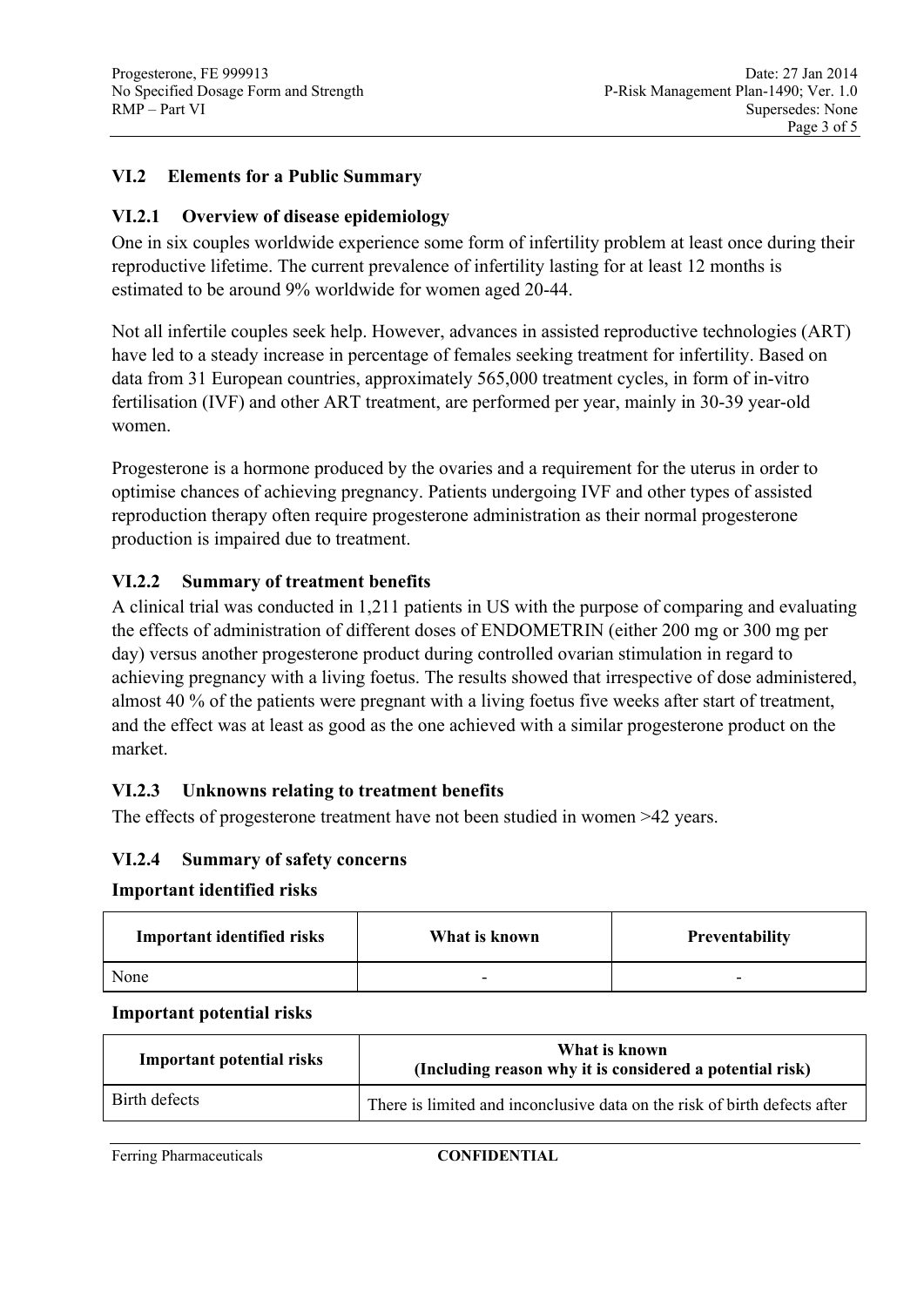| <b>Important potential risks</b> | What is known<br>(Including reason why it is considered a potential risk)                                                                                                                                                                                                                                                                                                                                                                                                                                                                                                                                                                                                                                                                                                                |  |
|----------------------------------|------------------------------------------------------------------------------------------------------------------------------------------------------------------------------------------------------------------------------------------------------------------------------------------------------------------------------------------------------------------------------------------------------------------------------------------------------------------------------------------------------------------------------------------------------------------------------------------------------------------------------------------------------------------------------------------------------------------------------------------------------------------------------------------|--|
|                                  | progesterone exposure to foetus during pregnancy.                                                                                                                                                                                                                                                                                                                                                                                                                                                                                                                                                                                                                                                                                                                                        |  |
|                                  | During the clinical study with Ferring progesterone (ENDOMETRIN)<br>seven cases of birth defects in 154 live births were reported in<br>ENDOMETRIN (300 mg daily) group, as against three cases in 153<br>live births in other progesterone product. No noticeable trend of similar<br>birth defects was identified in ENDOMETRIN group.                                                                                                                                                                                                                                                                                                                                                                                                                                                 |  |
|                                  | The published literature regarding large studies suggests that assisted<br>reproduction itself is associated with higher incidence of birth defects<br>compared to naturally conceived pregnancies. Keeping in view the<br>rates of birth defects reported in general population (up to 4.3%) and<br>with assisted reproduction (up to $9\%$ ) the rate of birth defects seen<br>with ENDOMETRIN (300 mg daily) $(4.5\%)$ is comparable to the rate<br>expected in the general population, and consequently substantially<br>lower than would be expected after assisted fertilisation. However, due<br>to the quantitative difference seen between ENDOMETRIN group<br>$(4.5\%)$ compared to other progesterone product $(2.0\%)$ , birth defects is<br>considered as a potential risk. |  |
|                                  | In a limited patient population, the observed difference in rate of birth<br>defects (between ENDOMETRIN and other progesterone product)<br>might be a chance finding. Moreover, during the post-marketing period<br>no case of foetal anomaly or birth defect has been reported after the use<br>of Ferring progesterone.                                                                                                                                                                                                                                                                                                                                                                                                                                                               |  |

### **Missing information**

| <b>Missing information</b> | What is known            |
|----------------------------|--------------------------|
| None                       | $\overline{\phantom{a}}$ |

### **VI.2.5 Summary of risk minimisation measures by safety concern**

The information about the rate (incidence) of birth defects seen with Ferring progesterone during clinical studies has been included in the prescription text and patient leaflet for the respective Ferring progesterone products.

During the post-marketing period no case of any birth defect associated with the use of Ferring progesterone products has been reported.

No additional risk minimisation measures have been proposed.

### **VI.2.6 Planned post authorisation development plan**

None.

Ferring Pharmaceuticals **CONFIDENTIAL**